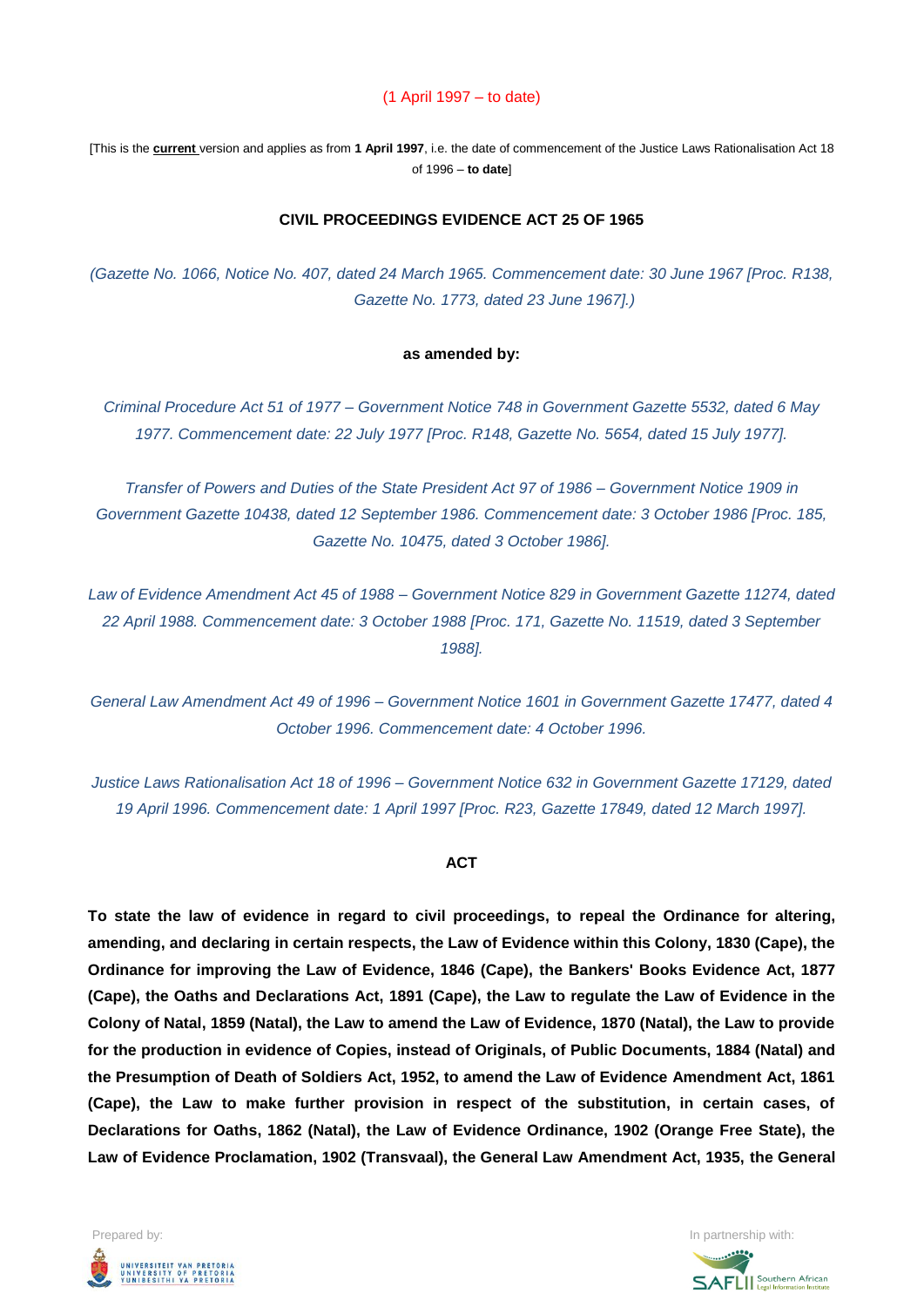#### Page 2 of 18

**Law Amendment Act, 1952, the Criminal Procedure Act 1955, and the Evidence Act, 1962, and to provide for other incidental matters.**

*(Long title amended by section 1 of Act 49 of 1996)*

*(Afrikaans text signed by the State President.) (Assented to 15th March, 1965.)*

BE IT ENACTED by the State President, the Senate and the House of Assembly of the Republic of South Africa, as follows: -

# **TABLE OF CONTENTS**

1. Definitions

#### **PART I**

### **ADMISSIBILITY OF EVIDENCE**

- 2. Evidence as to irrelevant matters
- 3. Evidence of non-access by husband and wife
- 4. Evidence of genuineness of disputed writings
- 5. Proof of law or anything published in official publications
- 6. Proof of signature of public officer
- 7. Proof by party calling witness, of previous inconsistent statement of such witness

# **PART II COMPETENCY OF WITNESSES**

- 8. Save as otherwise provided, every person competent and compellable to give evidence
- 9. Incompetency from insanity or intoxication
- 10. Husband and wife not compellable to disclose communications between them
- 10A. Status of certain marriages
- 11. ……….
- 12. No witness compellable to testify if husband or wife not compellable
- 13. When evidence of communication alleging commission of an offence is admissible
- 14. Witness not excused from answering question by reason that the answer would establish a civil claim against him

#### **PART III**

### **SUFFICIENCY OF EVIDENCE**

- 15. Admissions on record
- 16. Sufficiency of evidence of one witness



Prepared by: **In partnership with:**  $\blacksquare$  **In partnership with:**  $\blacksquare$  **In partnership with:**  $\blacksquare$ **SAFLI** Southern African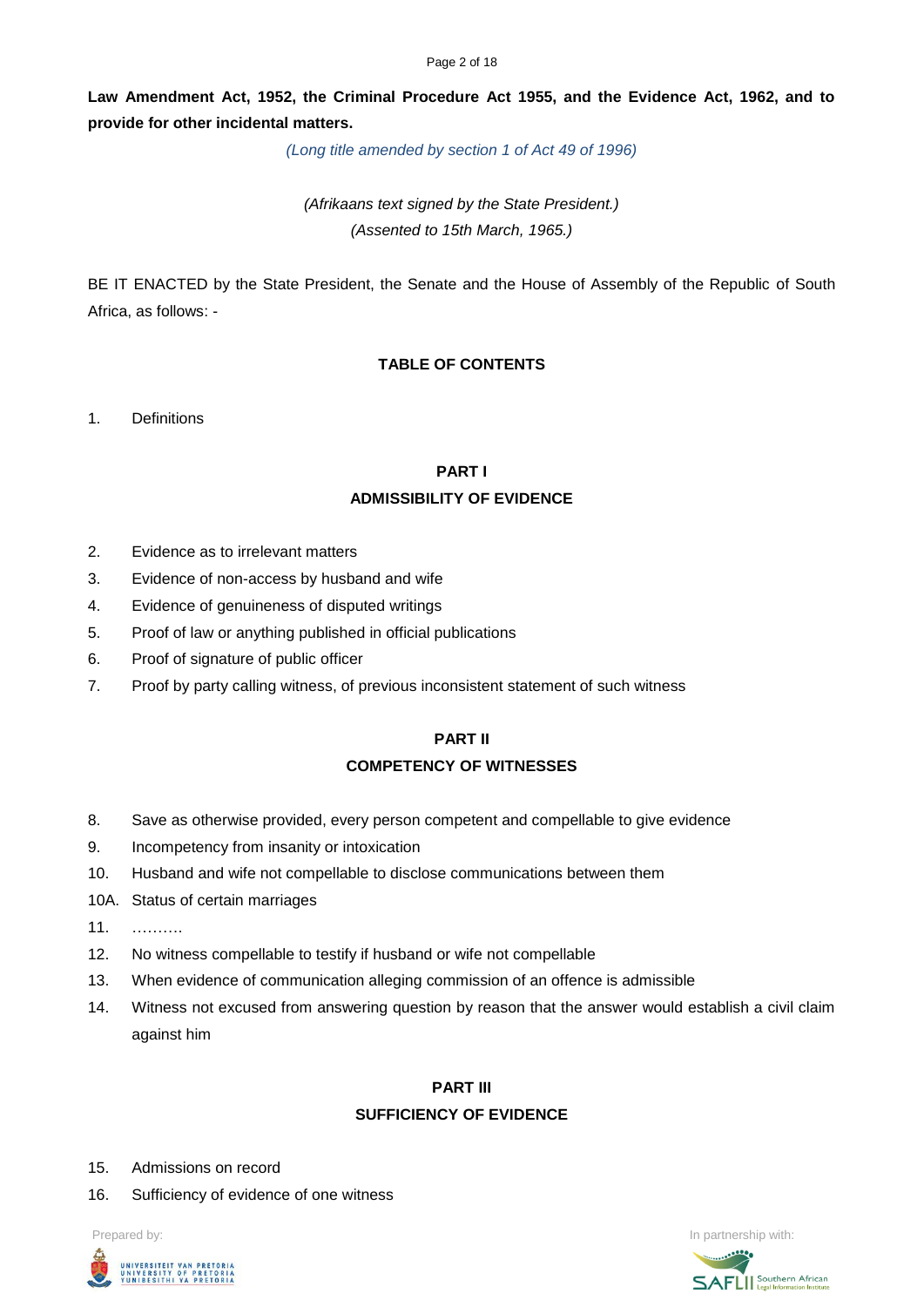## **PART IV**

# **DOCUMENTARY EVIDENCE (GENERAL PROVISIONS)**

- 17. Proof of trial and conviction or acquittal of any person
- 18. Certified copies of or extracts from public documents admissible in evidence
- 19. Production of official documents
- 20. Certified copies of or extracts from official documents sufficient
- 21. Penalty for issue of false certificate
- 22. Proof of certain facts by affidavit
- 23. Preserving testimony
- 24. Depositions of witnesses taken on commission
- 25. Official reports as evidence in applications for orders presuming death of soldiers
- 26. Evidence of times of sunrise and sunset

# **PART V**

# **DOCUMENTARY EVIDENCE (SPECIAL PROVISIONS AS TO BANKERS' BOOKS)**

- 27. Definition of "bank"
- 28. Entries in bankers' books admissible in certain cases
- 29. Examined copies of entries in bankers' books admissible
- 30. Notice of intention to adduce evidence relating to entries in bankers' books
- 31. Bank not compelled to produce books unless ordered to do so
- 32. This Part not to apply to proceedings to which bank is party

### **PART VI**

# **DOCUMENTARY EVIDENCE (MISCELLANEOUS PROVISIONS)**

- 33. Definitions
- 34. Admissibility of documentary evidence as to facts in issue
- 35. Weight to be attached to evidence admissible under this Part
- 36. Proof of instrument to validity of which attestation is necessary
- 37. Presumptions as to documents twenty years old
- 38. Savings

### **PART VII**

# **OATHS AND AFFIRMATIONS**

- 39. Oaths
- 40. Affirmations in lieu of oaths
- 41. When unsworn or unaffirmed testimony admissible





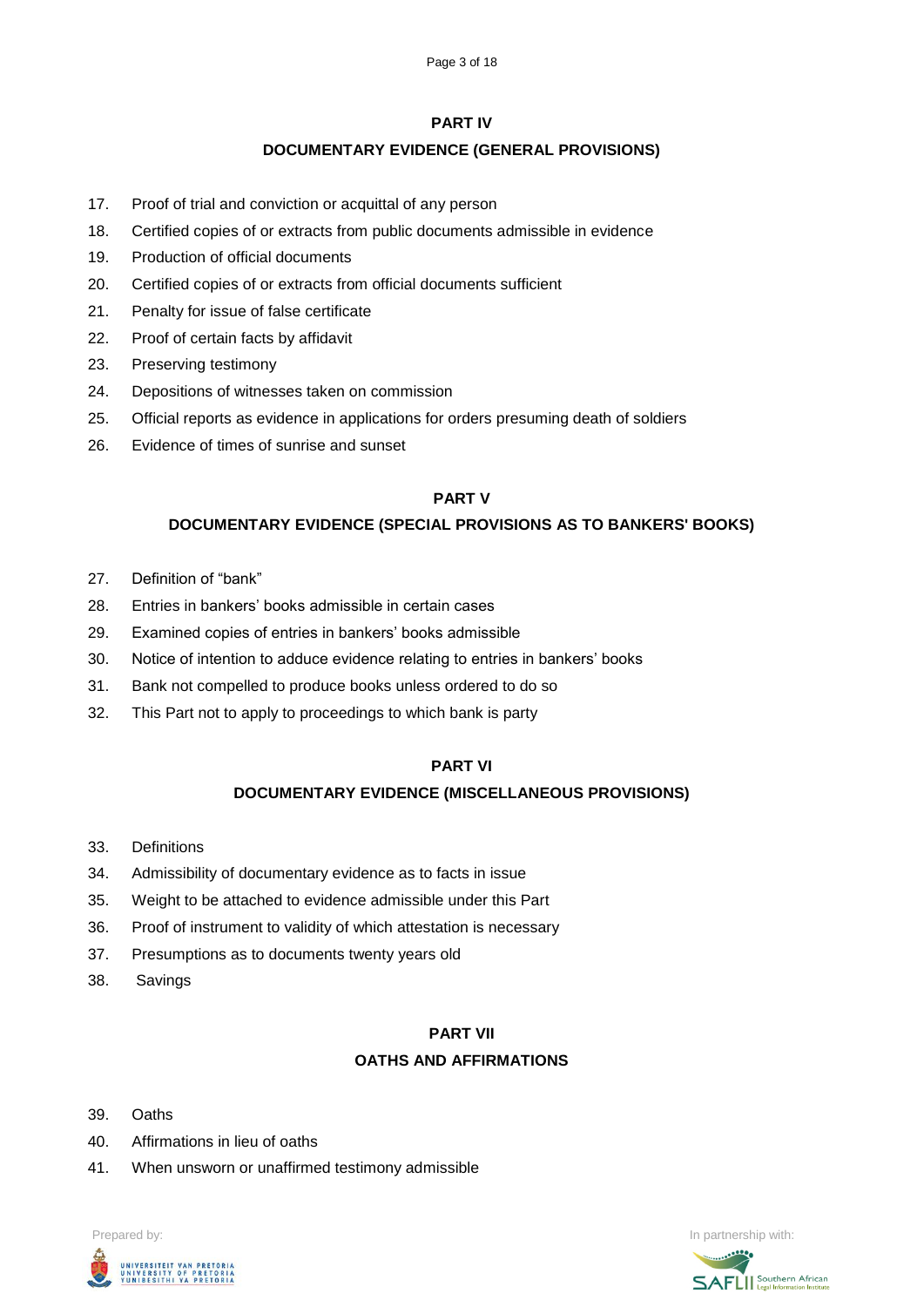Page 4 of 18

# **PART VIII GENERAL**

- 42. Cases not otherwise provided for
- 43. ……….
- 44. Repeal and amendment of laws
- 45. Short title and date of commencement

### **Schedule**

LAWS AMENDED OR REPEALED

BE IT ENACTED by the State President, the Senate and the House of Assembly of the Republic of South Africa, as follows :-

**1. Definitions**

In this Act, unless the context otherwise indicates -

**"Minister"** means the Minister of Justice;

**"Republic"** ……….

*(Definition of "Republic" deleted by section 1 of Act 49 of 1996)*

# **PART I ADMISSIBILITY OF EVIDENCE**

### **2. Evidence as to irrelevant matters**

No evidence as to any fact, matter or thing which is irrelevant or immaterial and cannot conduce to prove or disprove any point or fact in issue shall be admissible.

### **3. Evidence of non-access by husband and wife**

For the purposes of rebutting the presumption that a child to which a married woman has given birth is the offspring of her husband, she or her husband or both of them may give evidence that they had no sexual intercourse with each other during the period when the child was conceived.

# **4. Evidence of genuineness of disputed writings**

Comparison of a disputed writing with any writing proved to be genuine may be made by witnesses, and such writings and the evidence of any witness with respect thereto may be submitted as evidence of the genuineness or otherwise of the writing in dispute.



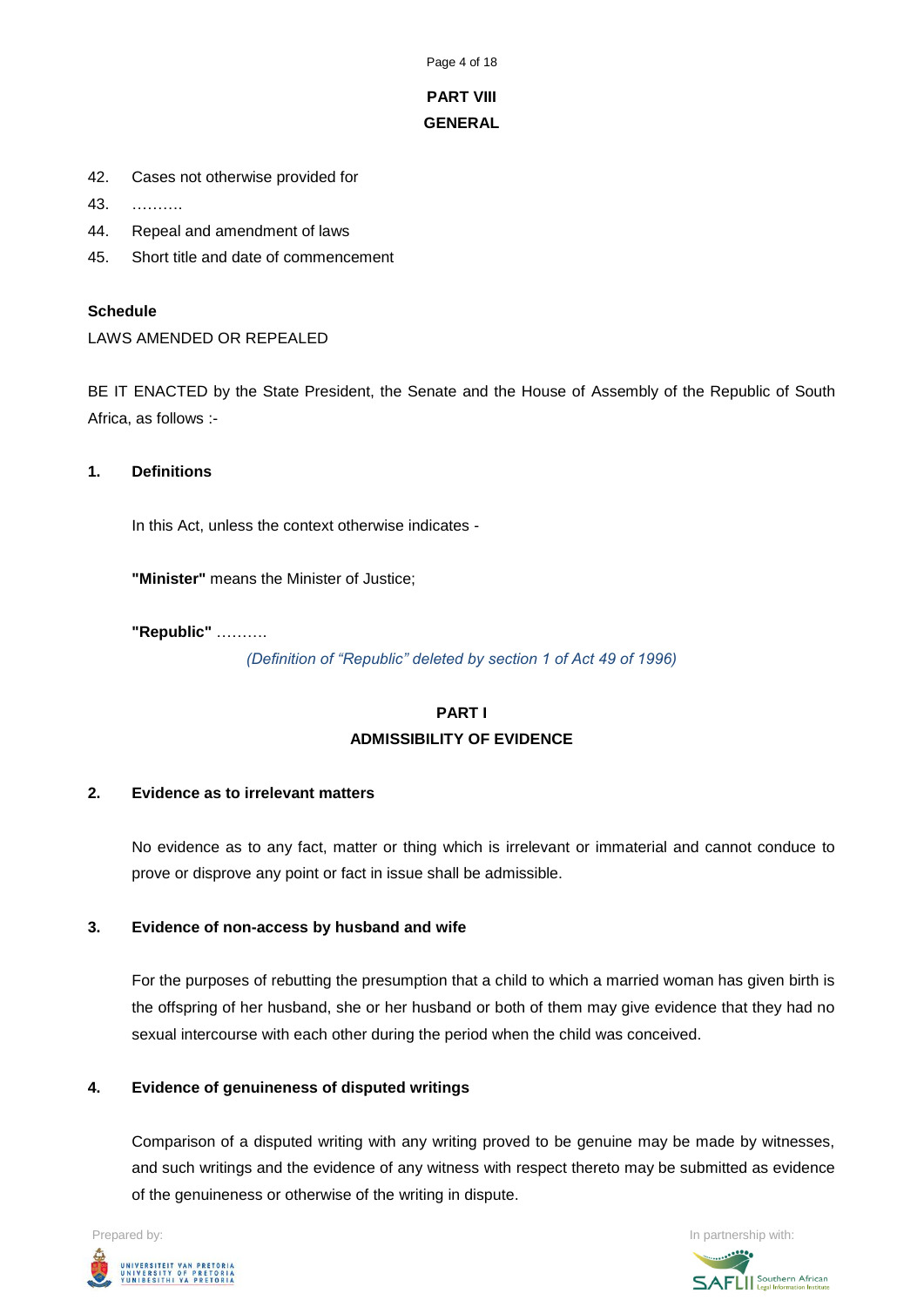# **5. Proof of law or anything published in official publications**

(1) Judicial notice shall be taken of any law or government notice, or of any other matter which has been published in the *Gazette*.

*(Section 5(1) amended by section 1 of Act 49 of 1996)*

(2) A copy of the *Gazette*, or a copy of such law, notice or other matter purporting to be printed under the superintendence or authority of the Government printer, shall, on its mere production, be evidence of the contents of such law, notice or other matter, as the case may be.

*(Section 5(2) amended by section 1 of Act 49 of 1996)*

## **6. Proof of signature of public officer**

Any document purporting to bear the signature of any person holding a public office and bearing a seal or stamp which purports to be the seal or stamp of the department, office or institution to which such person is attached, shall, on its mere production, be *prima facie* proof that such person signed such document.

### **7. Proof by party calling witness, of previous inconsistent statement of such witness**

Any party who has called a witness who has given evidence in any civil proceedings (whether that witness is or is not, in the opinion of the person presiding at such proceedings, adverse to the party calling him) may, after the said party or the person so presiding has asked the witness whether he has or has not previously made a statement with which his evidence in the said proceedings is inconsistent, and after sufficient particulars of the alleged previous statement to designate the occasion when it was made, have been mentioned to the witness, prove that he previously made a statement with which his said evidence is inconsistent.

# **PART II COMPETENCY OF WITNESSES**

### **8. Save as otherwise provided, every person competent and compellable to give evidence**

Save in so far as this Act or any other law otherwise provides, every person shall be competent and compellable to give evidence in any civil proceedings.

### **9. Incompetency from insanity or intoxication**

No person appearing or proved to be afflicted with idiocy, lunacy or insanity, or to be labouring under any imbecility of mind arising from intoxication or otherwise, whereby he is deprived of the proper use of reason, shall be competent to give evidence while so afflicted or disabled.



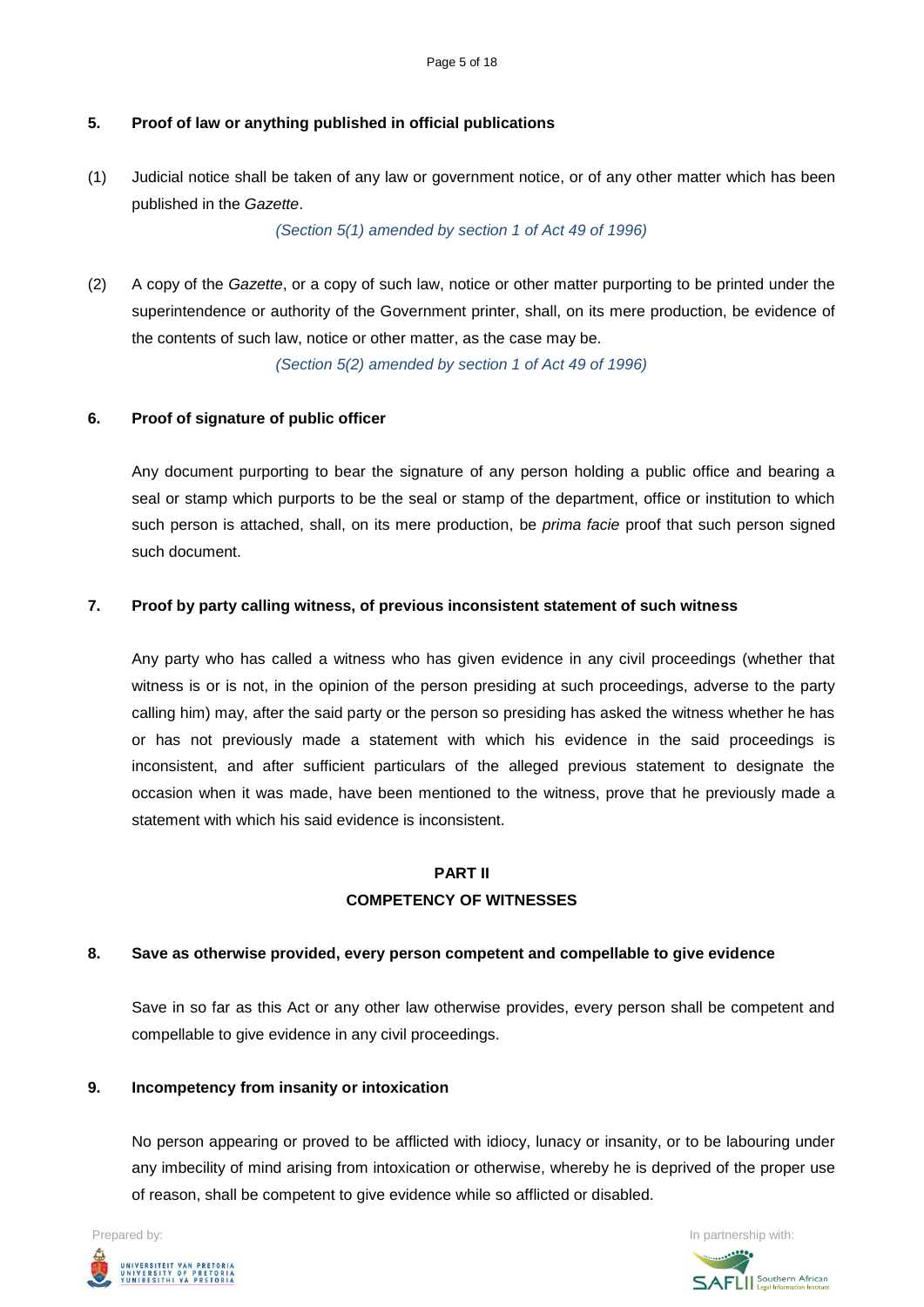### **10. Husband and wife not compellable to disclose communications between them**

(1) No husband shall be compelled to disclose any communication made to him by his wife during the marriage and no wife shall be compelled to disclose any communication made to her by her husband during the marriage.

*(Section 10 renumbered to 10(1) by section 4 of Act 45 of 1988)*

(2) Subsection (1) shall also apply to a communication made during the subsistence of a marriage or a putative marriage which has been dissolved or annulled by a competent court.

*(Section 10(2) inserted by section 4 of Act 45 of 1988)*

### **10A. Status of certain marriages**

Any customary marriage or customary union, concluded under the indigenous law and custom of any of the indigenous peoples of the Republic of South Africa or any marriage concluded under any system of religious law, shall be regarded as a valid marriage for the purposes of the law of evidence. *(Section 10A inserted by section 4 of Act 18 of 1996)*

**11.** ……….

*(Section 11 repealed by section 5 of Act 45 of 1988)*

### **12. No witness compellable to testify if husband or wife not compellable**

No person shall be compelled to answer any question or to give any evidence which the husband or wife of such person, if under examination as a witness, could not be compelled to answer or give.

### **13. When evidence of communication alleging commission of an offence is admissible**

Notwithstanding anything contained in any legal provisions in terms of which a witness shall not be compellable or permitted to give evidence in respect of certain matters on grounds of public policy or from regard to public interest, it shall be competent for any person in any civil proceedings to adduce evidence of any communication alleging the commission of an offence, if the making of that communication *prima facie* constitutes an offence, and it shall be competent for the person presiding at such proceedings to determine whether the making of such communication *prima facie* does or does not constitute an offence, and such determination shall, for the purposes of those proceedings, be final.

**14. Witness not excused from answering question by reason that the answer would establish a civil claim against him**



**SAFLI** Southern African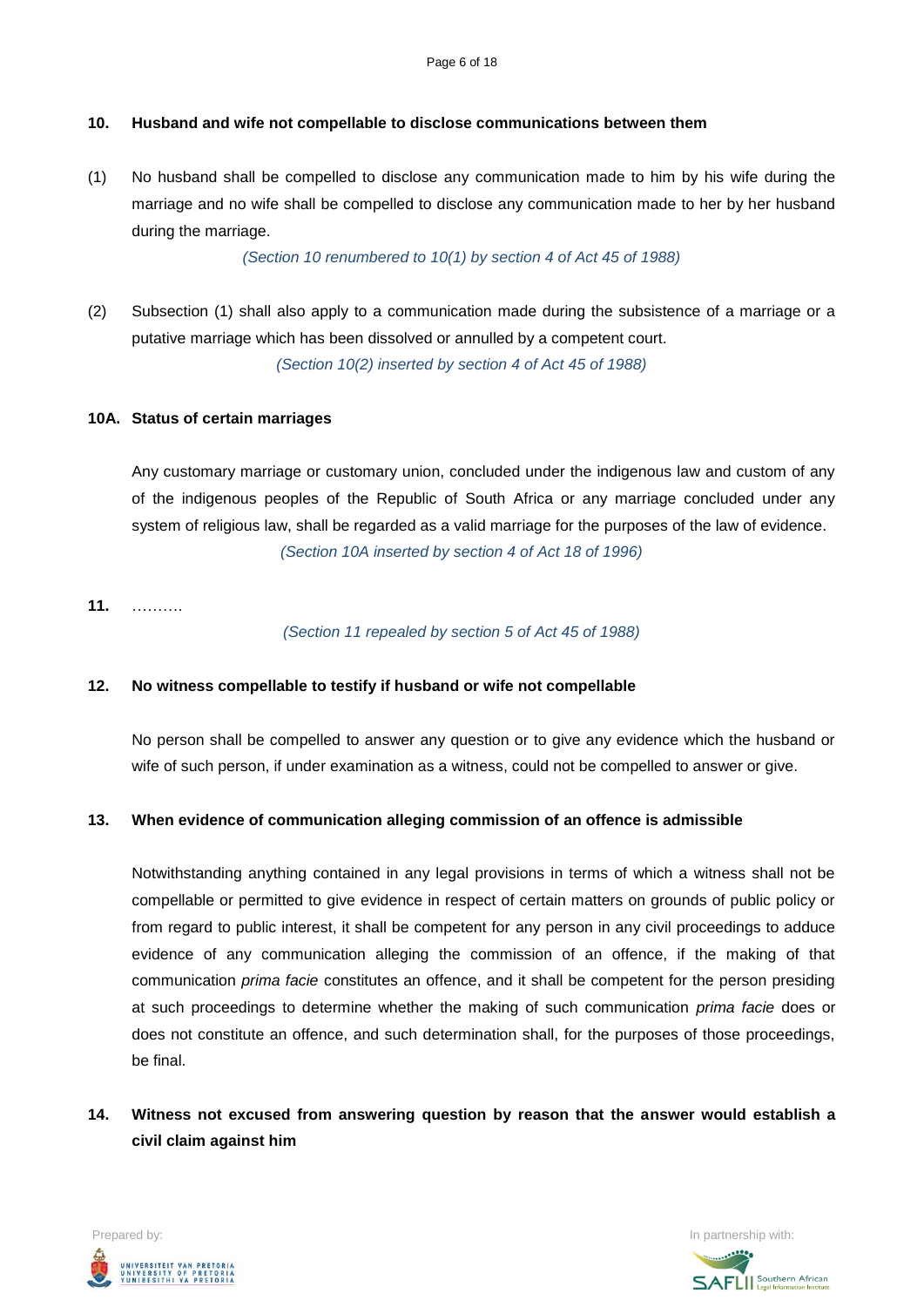#### Page 7 of 18

A witness may not refuse to answer a question relevant to the issue, the answering of which has no tendency to incriminate himself, or to expose him to penalty or forfeiture of any nature whatsoever, by reason only or on the sole ground that the answering of such question may establish or tend to establish that he owes a debt or is otherwise subject to a civil suit.

# **PART III SUFFICIENCY OF EVIDENCE**

#### **15. Admissions on record**

It shall not be necessary for any party in any civil proceedings to prove nor shall it be competent for any such party to disprove any fact admitted on the record of such proceedings.

### **16. Sufficiency of evidence of one witness**

Judgment may be given in any civil proceedings on the evidence of any single competent and credible witness.

# **PART IV DOCUMENTARY EVIDENCE (GENERAL PROVISIONS)**

### **17. Proof of trial and conviction or acquittal of any person**

The trial and conviction or acquittal of any person may be proved by the production of a document certified or purporting to be certified by the registrar or clerk of the court or other officer having the custody of the records of the court where such conviction or acquittal took place, or by the deputy of such registrar, clerk or other officer, to be a copy of the record of the charge and of the trial, conviction and judgment or acquittal, as the case may be, omitting the formal parts thereof.

### **18. Certified copies of or extracts from public documents admissible in evidence**

- (1) Whenever any book or other document is of such a public nature as to be admissible in evidence on its mere production from proper custody, any copy thereof or extract therefrom proved to be an examined copy or extract or purporting to be signed and certified as a true copy or extract by the officer to whose custody the original is entrusted, shall be admissible in evidence.
- (2) Such officer shall furnish such certified copy or extract to any person applying therefor, upon payment of an amount in accordance with the tariff of fees prescribed by or under any law or, if no such tariff has been so prescribed, an amount in accordance with such tariff as the Minister in consultation with the Minister of Finance may from time to time determine.

#### **19. Production of official documents**

Prepared by: **In partnership with:**  $\blacksquare$  **In partnership with:**  $\blacksquare$  **In partnership with:**  $\blacksquare$ UNIVERSITEIT VAN PRETORIA<br>UNIVERSITY OF PRETORIA<br>YUNIBESITHI YA PRETORIA

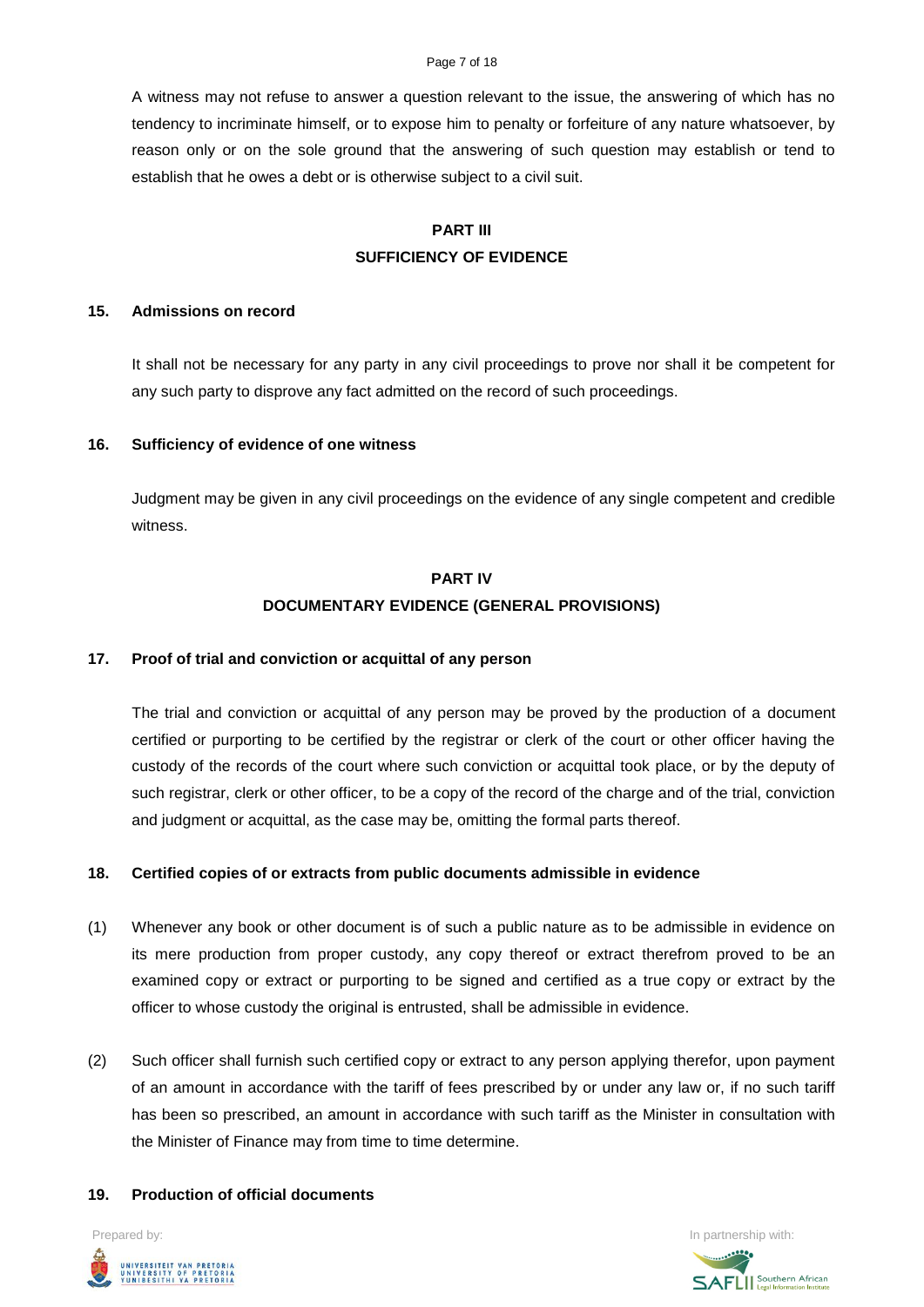- (1) No original document in the custody or under the control of any State official by virtue of his office, shall be produced in evidence in any civil proceedings except upon the order of the head of the department in whose custody or under whose control such document is or of any officer in the service of the State authorized by such head.
- (2) Any such document may be produced in evidence by any person authorized by the person ordering the production thereof.

### **20. Certified copies of or extracts from official documents sufficient**

- (1) Except when the original is ordered to be produced any copy of or extract from any document in the custody or under the control of any State official by virtue of his office, certified as a true copy or extract by the head of the department in whose custody or under whose control such document is or by any officer in the service of the State authorized by such head, shall be admissible in evidence and be of the same force and effect as the original document.
- (2) Any such copy or extract may be handed in by any party who desires to avail himself thereof.
- (3) No such copy or extract shall be furnished to any person except upon payment of an amount in accordance with the tariff of fees prescribed by or under any law or, if no such tariff has been so prescribed, an amount in accordance with such tariff of fees as the Minister in consultation with the Minister of Finance may from time to time determine.

#### **21. Penalty for issue of false certificate**

Any person who wilfully certifies any document admissible in evidence under this Act, as being a true copy or extract, knowing that it is not a true copy or extract, shall be guilty of an offence and liable upon conviction to imprisonment for a period not exceeding two years,

#### **22. Proof of certain facts by affidavit**

(1) Whenever any fact ascertained by any examination or process requiring any skill in bacteriology, biology, chemistry, physics, astronomy, anatomy or pathology is or may become relevant to the issue in any civil proceedings, a document purporting to be an affidavit made by a person who in that affidavit alleges that he is in the service of the Republic or of a province or in the service of or attached to the South African Institute for Medical Research or any university in the Republic or any other institution designated by the Minister for the purposes of this section by notice in the *Gazette*, and that he has ascertained such fact by means of such examination or process, shall, subject to the provisions of sub-sections (2) and (3), on its mere production by any party in such proceedings be admissible in evidence to prove that fact.

*(Section 22(1) amended by sections 46 and 47 of Act 97 of 1986)*



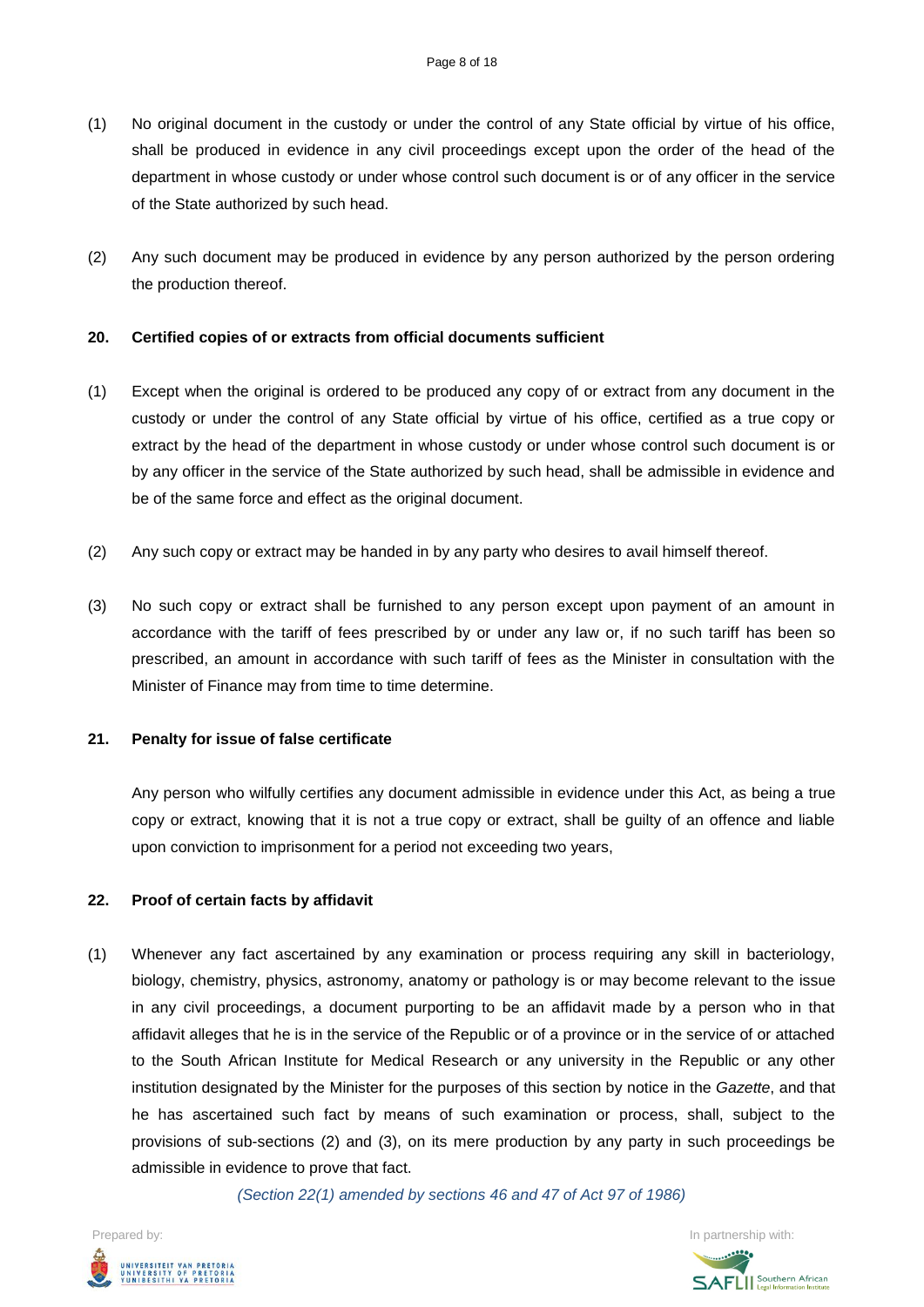#### *(Section 22(1) amended by section 1 of Act 49 of 1996)*

- (2) No such affidavit shall be so admissible unless a copy thereof has been delivered by the party desiring to avail himself thereof to every other party to the proceedings at least seven days before the date of production thereof.
- (3) The person presiding at such proceedings may, upon the application of any party thereto, order that the person who made such affidavit be called to give oral evidence in the proceedings or that written interrogatories be submitted to him, and any such interrogatories and any reply thereto purporting to be a reply from such person, given on affidavit, shall likewise be admissible in evidence in such proceedings.

### **23. Preserving testimony**

- (1) Any person who will, under the circumstances alleged by him to exist, become entitled, upon the happening of any future event, to any interest in any asset the right or claim to which cannot be brought to trial by him before the happening of such event, may, after notice to every other person who may have an interest in such asset, apply to any division of the Supreme Court of South Africa having jurisdiction, for an order allowing any evidence which may be material for establishing such right or claim, to be taken before a commission appointed by the said division, and the said division may refuse the application or grant it on such conditions as it may think fit to impose.
- (2) If the said division grants the application, the rules of such division relating to the taking of evidence on commission in trial actions shall *mutatis mutandis* apply to the taking of such evidence.
- (3) Any evidence taken in terms of this section which would be admissible if given in a court of law, shall be admissible in any civil proceedings brought after the happening of the future event to which the application for leave to take such evidence relates, if the parties to such proceedings are the same as the parties to such application or are the legal representatives or successors in title to the parties to such application: Provided that if the person who gave such evidence is available as a witness, the person presiding at such proceedings may refuse to admit such evidence.

### **24. Depositions of witnesses taken on commission**

Nothing in this Act contained shall be construed as rendering inadmissible the depositions of witnesses taken on commission in terms of any law.

### **25. Official reports as evidence in applications for orders presuming death of soldiers**

(1) In any proceedings in a court in which application is made for an order that the death of any soldier be presumed, any official report shall, notwithstanding anything to the contrary in any other law contained, on its mere production by any person be admissible in proof of the facts stated therein,



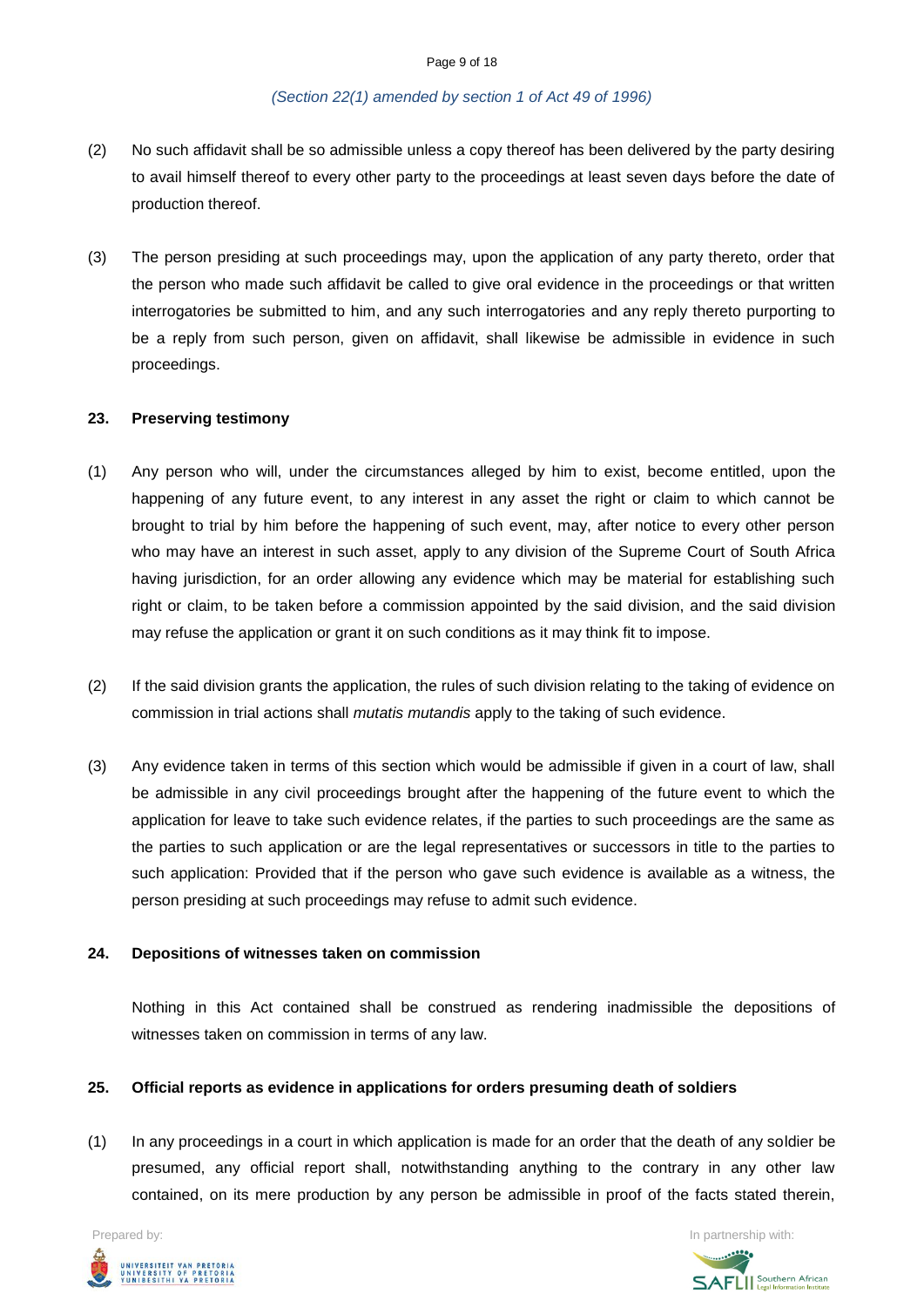provided such report is accompanied by an affidavit by the Chief of the South African National Defence Force in which he certifies -

*(Words preceding section 25(1)(a) amended by section 4 of Act 18 of 1996)*

- (a) that the person to whose alleged death the proceedings relate was a soldier on active service at the time when, as far as is known, he was last seen alive;
- (b) that the said official report was received by him through the normal official channels, and that he has no reason to believe that the allegations of fact contained therein were not made in the course of the official duty of the person purporting to have made them;
- (c) that the person to whose alleged death the proceedings relate has been posted by the appropriate military authorities as "missing"; and
- (d) that no information is available in the records of the South African National Defence Force tending to show that the said person is still alive. *(Section 25(1)(d) amended by section 4 of Act 18 of 1996)*
- (2) Nothing in this section contained shall affect the admissibility of any other evidence, or the right of a court to require, in the exercise of its discretion, any person to appear as a witness, or to give evidence on affidavit (whether or not the official report purports to contain the statement of that person), before the court would be prepared to grant the order requested.
- (3) In this section, unless the context otherwise indicates -

**"active service"** means service in the military, air or naval forces of the Republic at any place beyond the boundaries of the Republic;

**"court"** means any division of the Supreme Court of South Africa or any judge thereof;

**"official report"** means any document which forms part of the official records of the South African National Defence Force relating to the circumstances of the disappearance of a soldier on active service, or leading up to such disappearance, or to any action taken to ascertain whether he is alive or dead;

*(Definition of "official report" amended by section 4 of Act 18 of 1996)*

**"soldier"** means a member of the South African National Defence Force. *(Definition of "soldier" amended by section 4 of Act 18 of 1996)*

### **26. Evidence of times of sunrise and sunset**

Prepared by: In partnership with:  $\blacksquare$  is the partnership with:  $\blacksquare$  is the partnership with:  $\blacksquare$ UNIVERSITEIT VAN PRETORIA<br>UNIVERSITY OF PRETORIA<br>YUNIBESITHI YA PRETORIA

**SAFLI** Southern African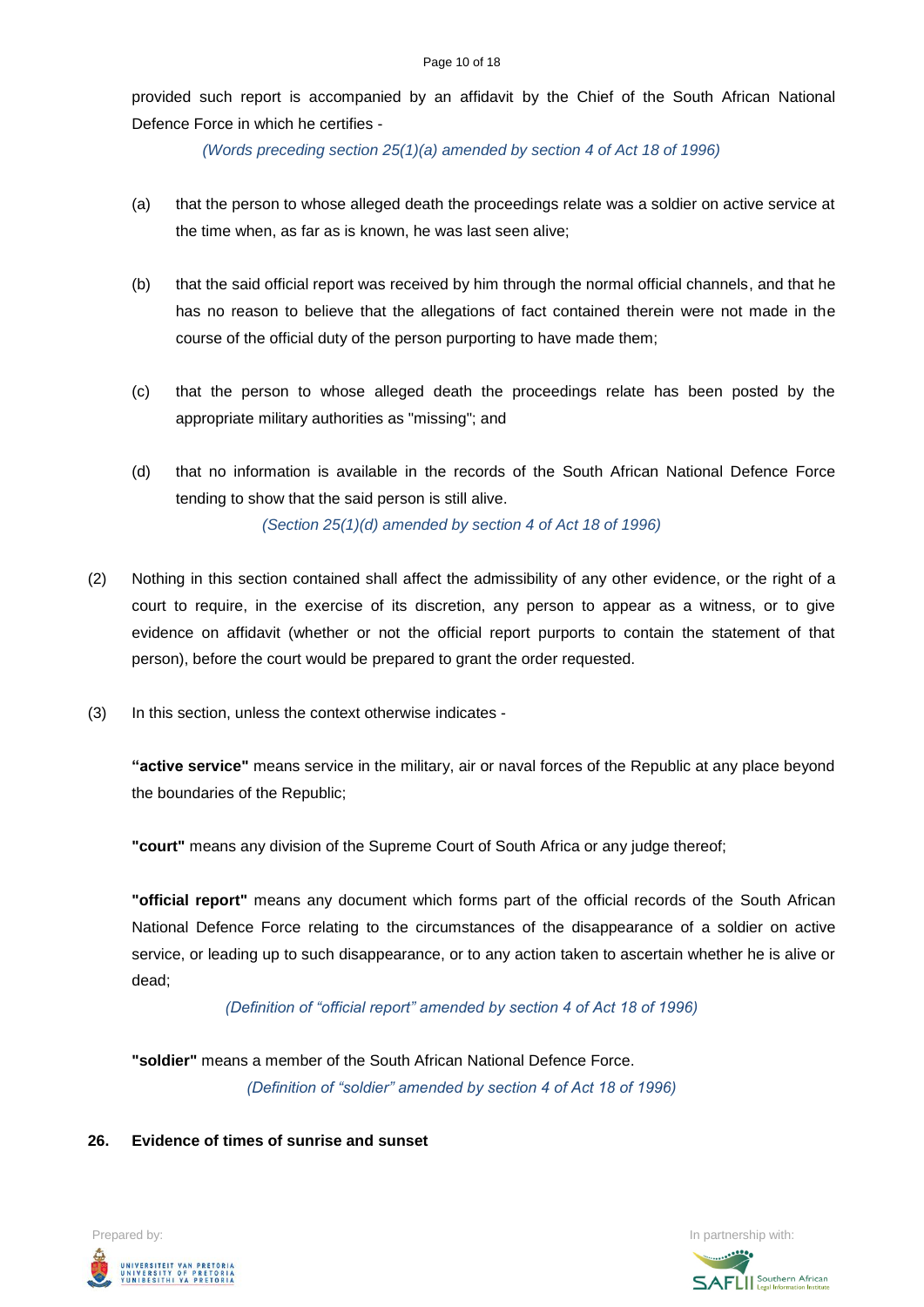- (1) The Minister may from time to time by notice in the *Gazette* approve of tables prepared at any official observatory in the Republic of the times of sunrise and sunset on particular days at particular places in the Republic or any portion thereof and appearing in any publication specified in the notice, and thereupon, until the notice is withdrawn, such tables shall on their mere production in any civil proceedings by any party thereto be admissible as evidence of such times.
- (2) Any tables in force immediately prior to the commencement of this Act by virtue of the provisions of section twenty-six of the General Law Amendment Act, 1952 (Act No. 32 of 1952), shall be deemed to be tables approved of under sub-section (1) of this section.

#### **PART V**

## **DOCUMENTARY EVIDENCE (SPECIAL PROVISIONS AS TO BANKERS' BOOKS)**

### **27. Definition of "bank"**

In this Part **"bank"** means a "banking institution" as defined in the Banks Act, 1965, and includes the Land and Agricultural Bank of South Africa and a building society.

*(Section 27 amended by section 1 of Act 49 of 1996)*

### **28. Entries in bankers' books admissible in certain cases**

The entries in ledgers, day-books, cash-books and other account books of any bank, shall be admissible as *prima facie* evidence of the matters, transactions and accounts therein recorded, on proof being given by affidavit in writing of a director, manager or officer of such bank, or by other evidence, that such ledger's, day-books, cash-books or other account books are or have been the ordinary books of such bank, and that the said entries have been made in the usual and ordinary course of business, and that such books are in or come immediately from the custody or control of such bank.

### **29. Examined copies of entries in bankers' books admissible**

Copies of all entries in ledgers, day-books, cash books or other account books used by any bank, may be admissible, proved as evidence of such entries without production of the originals, by means of the affidavit of a person who has examined the same, stating the fact of the examination and that the copies sought to be put in evidence are correct.

# **30. Notice of intention to adduce evidence relating to entries in bankers' books**

(1) No ledger, day-book, cash-book or other account book of any bank, and no copies of entries therein contained, shall be adduced or received in evidence under this Part, unless at least ten days' notice in writing, or such other notice as may be ordered by the person presiding at the proceedings concerned,



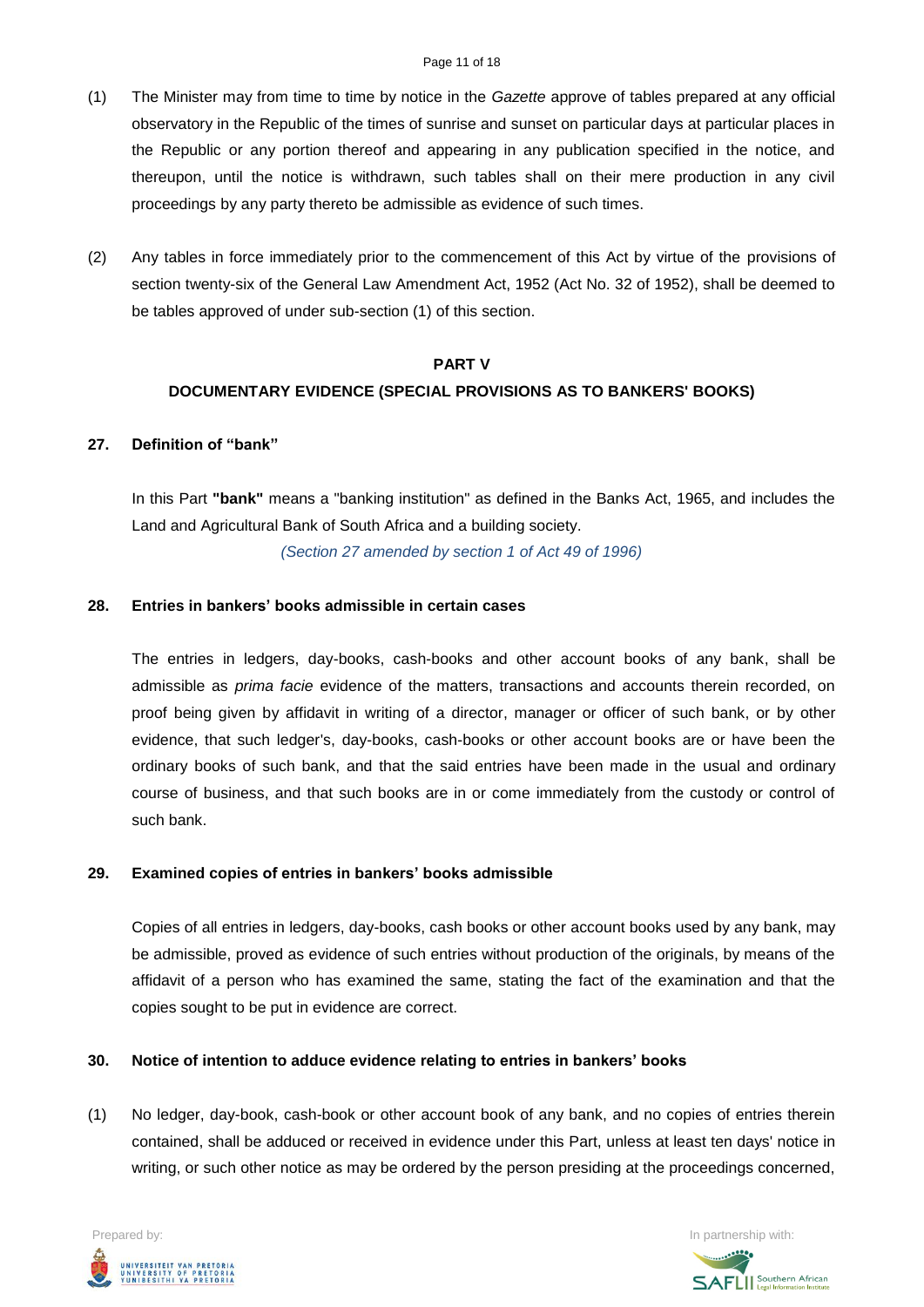containing a copy of the entries proposed to be adduced in evidence, has been given by the party proposing to adduce the same in evidence to the other party,

- (2) On the application of any party who has received such notice, the person presiding at the proceedings may order that such party be at liberty to inspect and take copies of any entry in the ledgers, daybooks, cash-books or other account books of the bank concerned, relating to the matters in question, and such order may be made in the discretion of the person so presiding, either with or without summoning before him such bank or the other party, and shall be intimated to such bank at least three days before such copies are required.
- (3) On the application of any party who has received such notice, the person presiding at the proceedings may order that the entries and copies mentioned in the notice shall not be admissible as evidence of the matters, transactions and accounts recorded in such ledgers, day-books, cash-books or other account books.

## **31. Bank not compelled to produce books unless ordered to do so**

No bank shall be compelled to produce its ledgers, day-books, cash-books or other account books in any civil proceedings unless the person presiding at such proceedings orders that they shall be so produced.

## **32. This Part not to apply to proceedings to which bank is party**

Nothing in this Part contained shall apply to any civil proceedings to which any bank whose ledgers, day-books, cash-books or other account books are required to be produced in evidence, is a party.

# **PART VI DOCUMENTARY EVIDENCE (MISCELLANEOUS PROVISIONS)**

### **33. Definitions**

In this Part, unless the context otherwise indicates -

**"document"** includes any book, map, plan, drawing or photograph;

**"statement"** includes any representation of fact, whether made in words or otherwise.

### **34. Admissibility of documentary evidence as to facts in issue**

(1) In any civil proceedings where direct oral evidence of a fact would be admissible, any statement made by a person in a document and tending to establish that fact shall on production of the original document be admissible as evidence of that fact, provided -



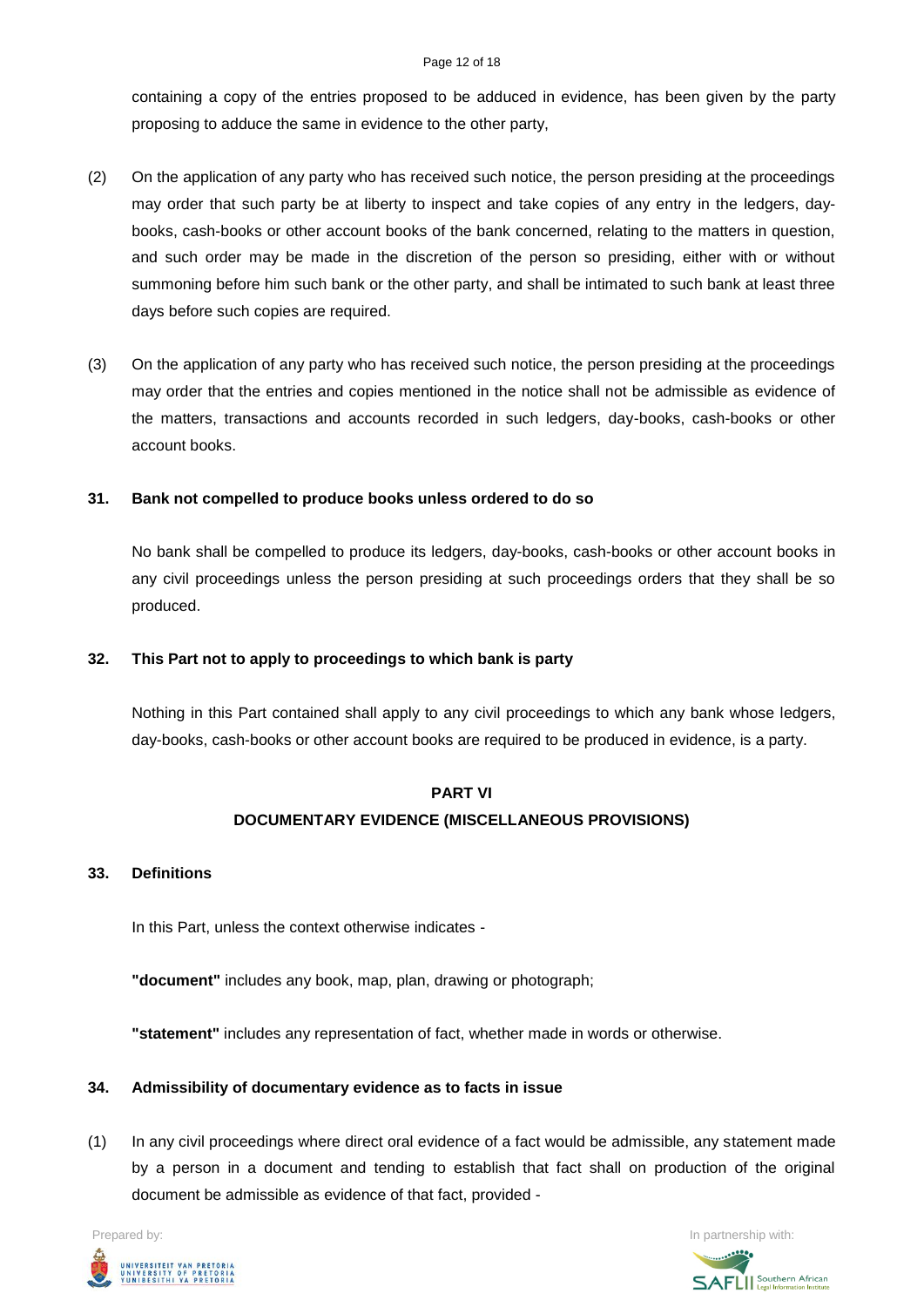- (a) the person who made the statement either
	- (i) had personal knowledge of the matters dealt with in the statement; or
	- (ii) where the document in question is or forms part of a record purporting to be a continuous record, made the statement (in so far as the matters dealt with therein are not within his personal knowledge) in the performance of a duty to record information supplied to him by a person who had or might reasonably have been supposed to have personal knowledge of those matters; and
- (b) the person who made the statement is called as a witness in the proceedings unless he is dead or unfit by reason of his bodily or mental condition to attend as a witness or is outside the Republic, and it is not reasonably practicable to secure his attendance or all reasonable efforts to find him have been made without success.
- (2) The person presiding at the proceedings may, if having regard to all the circumstances of the case he is satisfied that undue delay or expense would otherwise be caused, admit such a statement as is referred to in sub-section (1) as evidence in those proceedings -
	- (a) notwithstanding that the person who made the statement is available but is not called as a witness;
	- (b) notwithstanding that the original document is not produced, if in lieu thereof there is produced a copy of the original document or of the material part thereof proved to be a true copy.
- (3) Nothing in this section shall render admissible as evidence any statement made by a person interested at a time when proceedings were pending or anticipated involving a dispute as to any fact which the statement might tend to establish.
- (4) A statement in a document shall not for the purposes of this section be deemed to have been made by a person unless the document or the material part thereof was written, made or produced by him with his own hand, or was signed or initialled by him or otherwise recognized by him in writing as one for the accuracy of which he is responsible.
- (5) For the purpose of deciding whether or not a statement is admissible as evidence by virtue of the provisions of this section, any reasonable inference may be drawn from the form or contents of the document in which the statement is contained or from any other circumstances, and a certificate of a registered medical practitioner may be acted upon in deciding whether or not a person is fit to attend as a witness.
- **35. Weight to be attached to evidence admissible under this Part**



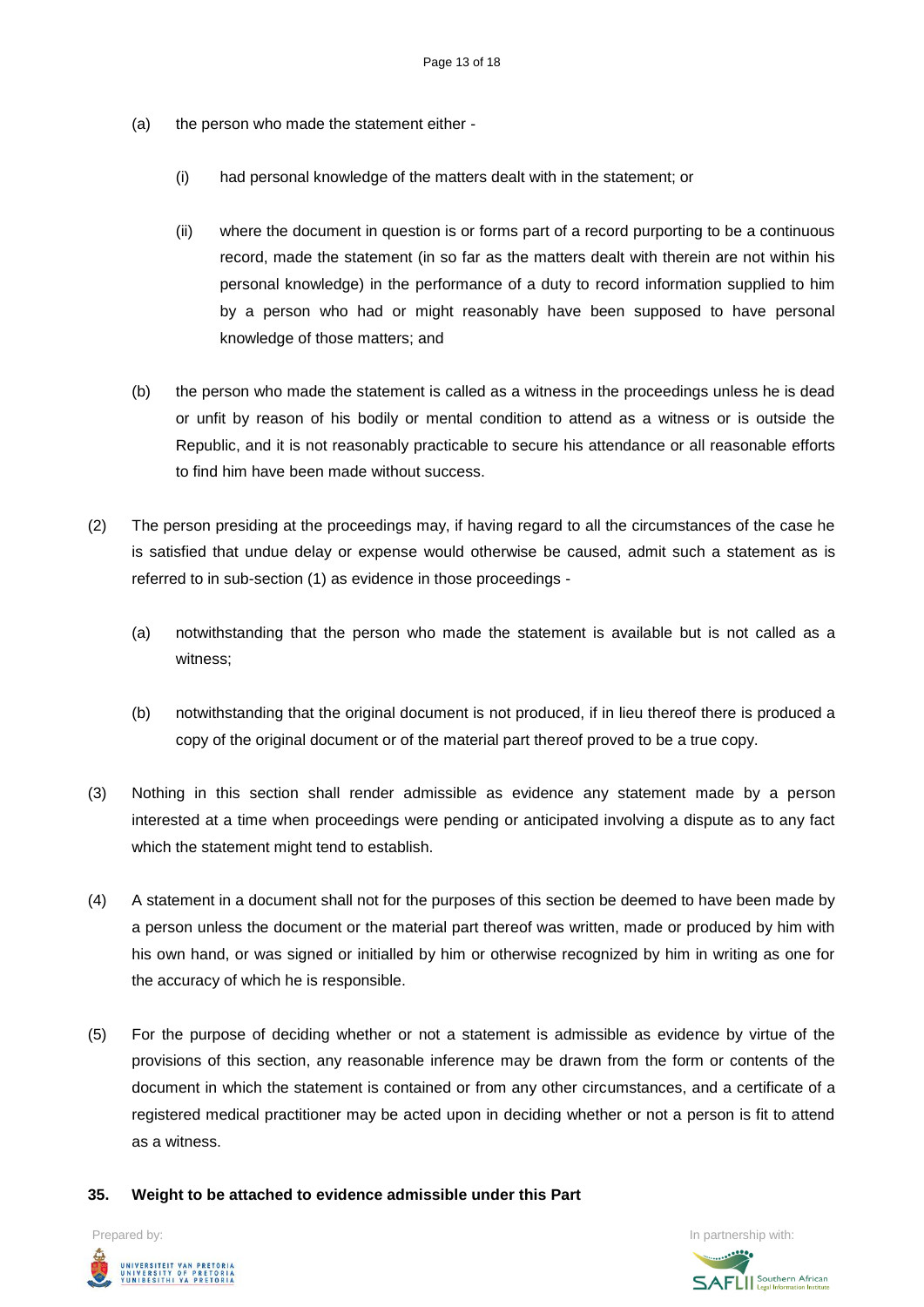- (1) In estimating the weight, if any, to be attached to a statement admissible as evidence under this Part, regard shall be had to all the circumstances from which any inference can reasonably be drawn as to the accuracy or otherwise of the statement, and in particular to the question whether or not the statement was made contemporaneously with the occurrence or existence of the facts stated, and to the question whether or not the person who made the statement had any incentive to conceal or misrepresent facts.
- (2) A statement admissible as evidence under this Part shall not, for the purpose of any rule of law or practice requiring evidence to be corroborated or regulating the manner in which uncorroborated evidence is to be treated, be treated as corroboration of evidence given by the person who made the statement.

### **36. Proof of instrument to validity of which attestation is necessary**

In any civil proceedings an instrument to the validity of which attestation is requisite may, instead of being proved by an attesting witness, be proved in the manner in which it might be proved if no attesting witness were alive: Provided that nothing in this section contained shall apply to the proof of wills or other testamentary writings.

#### **37. Presumptions as to documents twenty years old**

There shall in any civil proceedings, in the case of a document proved or purporting to be not less than twenty years old, be made any presumption which on the fifteenth day of March, 1962, would have been made in the case of a document of like character proved or which purported to be not less than thirty years old.

### **38. Savings**

Nothing in this Part shall -

- (a) prejudice the admissibility of any evidence which would apart from the provisions of this Part be admissible; or
- (b) render admissible documentary evidence as to any declaration relating to a matter of pedigree, if that declaration would not have been admissible as evidence if this Part had not been enacted.

# **PART VII OATHS AND AFFIRMATIONS**

#### **39. Oaths**

UNIVERSITEIT VAN PRETORIA<br>UNIVERSITY OF PRETORIA<br>YUNIBESITHI YA PRETORIA

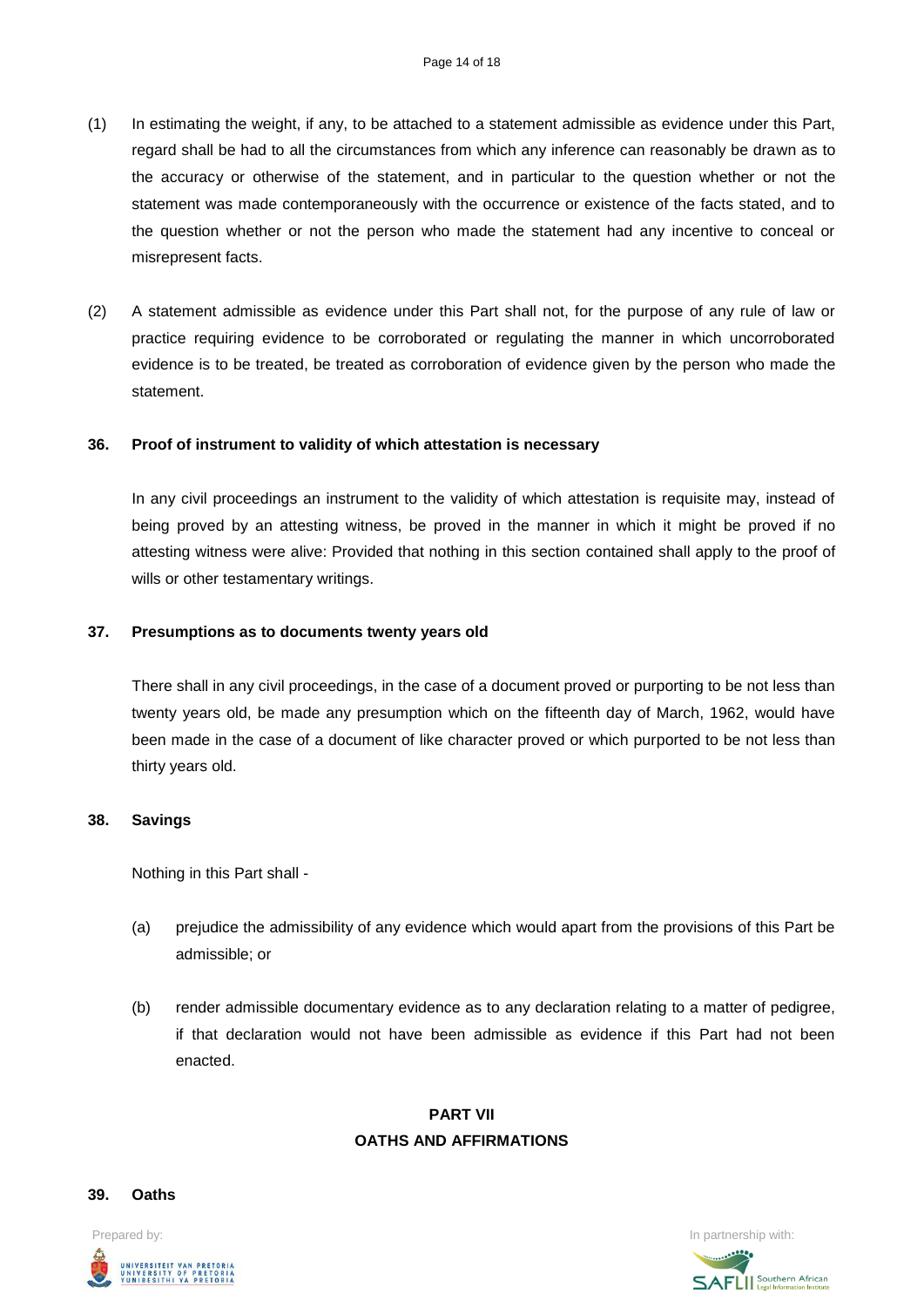- (1) No person other than a person referred to in section *forty* or *forty*-*one* shall be examined as a witness otherwise than upon oath.
- (2) The oath to be administered to any person as a witness shall be administered in the form which most clearly conveys to him the meaning of the oath and which he considers to be binding on his conscience.

### **40. Affirmations in lieu of oaths**

(1) In any case where any person who is or may be required to take an oath objects to do so, it shall be lawful for such person to make an affirmation in the words following:

"I do truly affirm and declare that"

(*here insert the matter to be affirmed or declared*).

- (2) Any person authorized, required or qualified by law to take or administer an oath shall accept, in lieu thereof, an affirmation or declaration as aforesaid.
- (3) Such affirmation or declaration shall be of the same force and effect as if the person who made it had taken such oath, and the same penalties and disabilities which are respectively in force in respect of and are attached to any false or corrupt taking and subscribing of any oath administered in accordance with section thirty-nine, and any neglect or refusal in regard thereto, shall apply and attach in like manner in respect of the false or corrupt making or subscribing respectively, of any such affirmation or declaration as in this section mentioned and any neglect or refusal in regard thereto.

### **41. When unsworn or unaffirmed testimony admissible**

- (1) Any person who, from ignorance arising from youth, defective education or other cause, is found not to understand the nature or to recognize the religious obligation of an oath or affirmation, may be permitted to give evidence in any civil proceedings without being upon oath or affirmation, if, before any such person proceeds to give evidence, the person presiding at the proceedings in which he is called as a witness, admonishes him to speak the truth, the whole truth and nothing but the truth and administers or causes to be administered to him any form of admonition which appears, either from his own statement or from any other source of information, to be calculated to impress his mind and bind his conscience, and which is not, as being of an inhuman, immoral or irreligious nature, obviously unfit to be administered.
- (2) Any person to whom an admonition has been administered as aforesaid, who in evidence wilfully and falsely states anything which, if sworn, would have amounted to the offence of perjury or any statutory



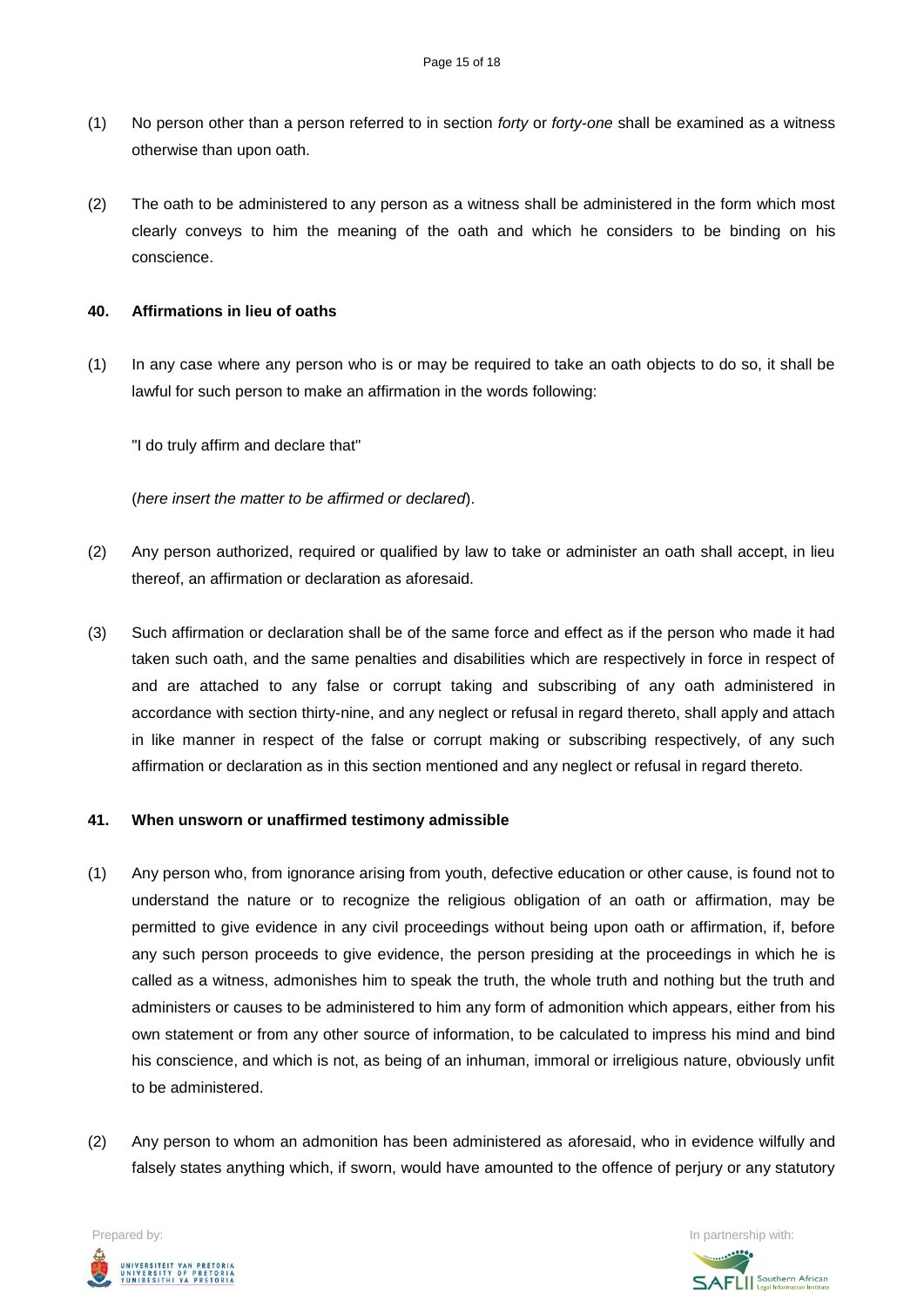offence punishable as perjury, shall be deemed to have committed that offence, and shall upon conviction be liable to such punishment as is by law provided as a punishment for that offence.

# **PART VIII GENERAL**

### **42. Cases not otherwise provided for**

The law of evidence including the law relating to the competency, compellability, examination and cross-examination of witnesses which was in force in respect of civil proceedings on the thirtieth day of May, 1961, shall apply in any case not provided for by this Act or any other law.

## **43.** ……….

*(Section 43 repealed by section 1 of Act 49 of 1996)*

## **44. Repeal and amendment of laws**

The laws mentioned in the Schedule are hereby repealed or amended to the extent set out in the fourth column thereof.

## **45. Short title and date of commencement**

This Act shall be called the Civil Proceedings Evidence Act, 1965, and shall come into operation on a date to be fixed by the State President by proclamation in the *Gazette*.

### **Schedule**

# **LAWS AMENDED OR REPEALED**

| Province,<br><b>Territory or</b><br><b>Republic</b> | No. and year<br>of Law       | Title or subject matter                                                                                               | <b>Extent of amendment or repeal</b> |
|-----------------------------------------------------|------------------------------|-----------------------------------------------------------------------------------------------------------------------|--------------------------------------|
| Cape.                                               | Ordinance No.<br>72 of 1830. | Ordinance for altering, amending,<br>and declaring in certain respects,<br>the Law of Evidence within this<br>Colony. | The whole repealed.                  |
|                                                     | Ordinance No.<br>14 of 1846. | Ordinance for improving the Law of<br>Evidence.                                                                       | The whole repealed.                  |



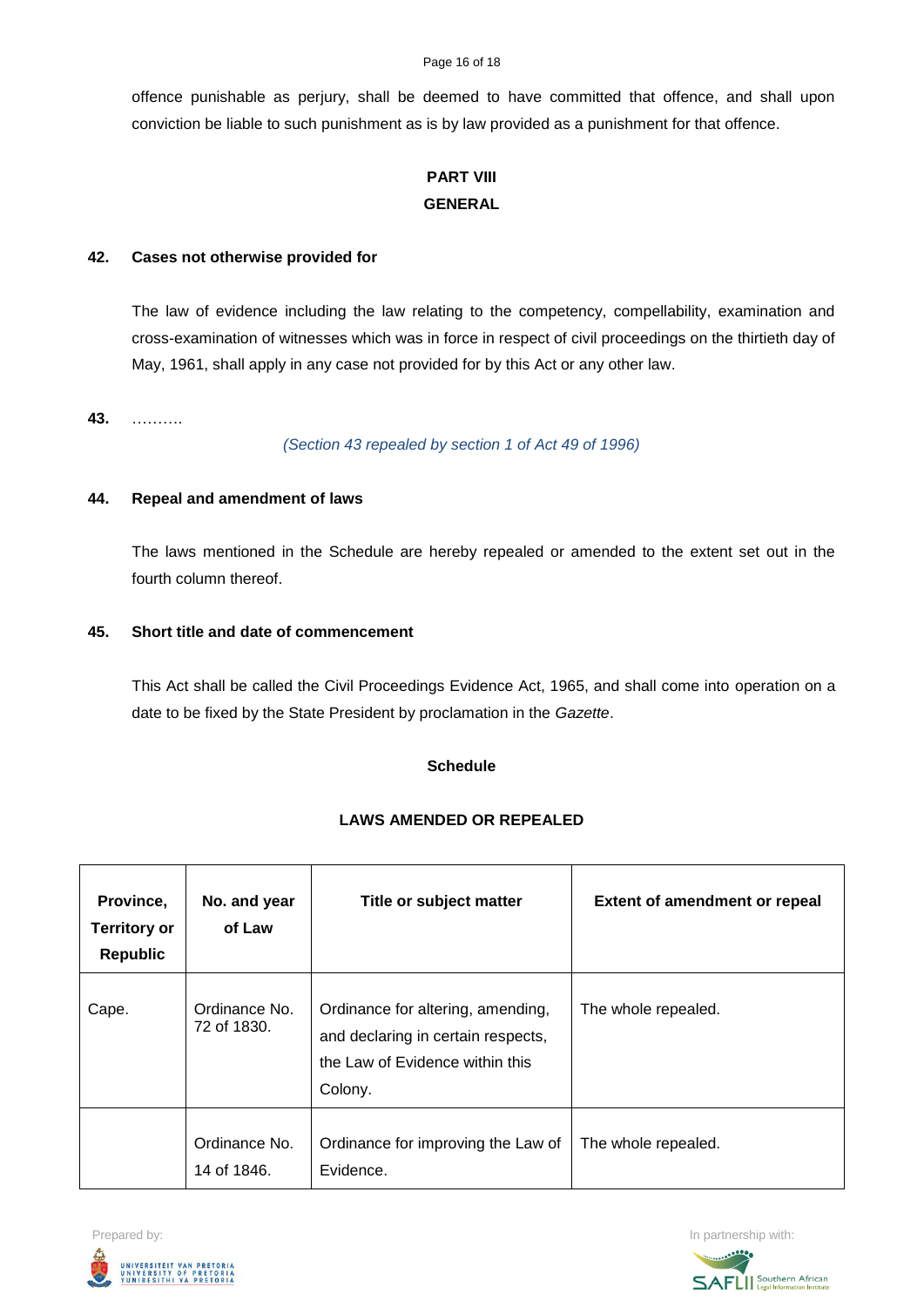|                       | Act No.4 of<br>1861.            | The Law of Evidence<br>Amendment Act, 1861                                                                      | The whole except sections eight and<br>nine repealed.                                       |  |  |
|-----------------------|---------------------------------|-----------------------------------------------------------------------------------------------------------------|---------------------------------------------------------------------------------------------|--|--|
|                       | Act No. 21 of<br>1877.          | Bankers' Books Evidence Act,<br>1877.                                                                           | The whole repealed.                                                                         |  |  |
|                       | Act No. 18 of<br>1891.          | The Oaths and Declarations Act,<br>1891.                                                                        | The whole repealed.                                                                         |  |  |
| Natal.                | Law No. 17 of<br>1859.          | To regulate the Law of Evidence in<br>the Colony of Natal.                                                      | The whole repealed.                                                                         |  |  |
|                       | Law No. 13 of<br>1862.          | To make further provision in<br>respect of the substitution, in<br>certain cases, of Declarations for<br>Oaths. | The whole repealed except section<br>four.                                                  |  |  |
|                       | Law No.5 of<br>1870.            | To amend the Law of Evidence.                                                                                   | The whole repealed.                                                                         |  |  |
|                       | Law No.6 of<br>1884.            | To provide for the production in<br>evidence of Copies, instead of<br>Originals of Public Documents.            | The whole repealed.                                                                         |  |  |
| Orange Free<br>State. | Ordinance No.<br>11 of 1902.    | Law of Evidence Ordinance, 1902.                                                                                | The whole except sections sixty and<br>sixty-one repealed.                                  |  |  |
| Transvaal.            | Proclamation<br>No. 16 of 1902. | The Law of Evidence<br>Proclamation, 1902.                                                                      | The whole except sections forty-nine<br>and fifty repealed.                                 |  |  |
| South-West<br>Africa. | Proclamation<br>No. 21 of 1919. | Administration of Justice<br>Proclamation, 1919.                                                                | Section three amended by the<br>deletion in sub-section (6) of the<br>words "and evidence". |  |  |
|                       | Proclamation<br>No. 38 of 1920. | <b>Further Administration of Justice</b><br>Proclamation, 1920.                                                 | Section eleven amended by the<br>deletion of the words "and evidence".                      |  |  |
|                       | Proclamation<br>No.8 of 1938.   | Procedure and Evidence<br>Proclamation, 1938.                                                                   | Sections one, two, three and five<br>repealed.                                              |  |  |
|                       | Act No. 46 of                   | General Law Amendment Act,                                                                                      |                                                                                             |  |  |

Prepared by: In partnership with: UNIVERSITEIT VAN PRETORIA<br>UNIVERSITY OF PRETORIA<br>YUNIBESITHI YA PRETORIA

Z,